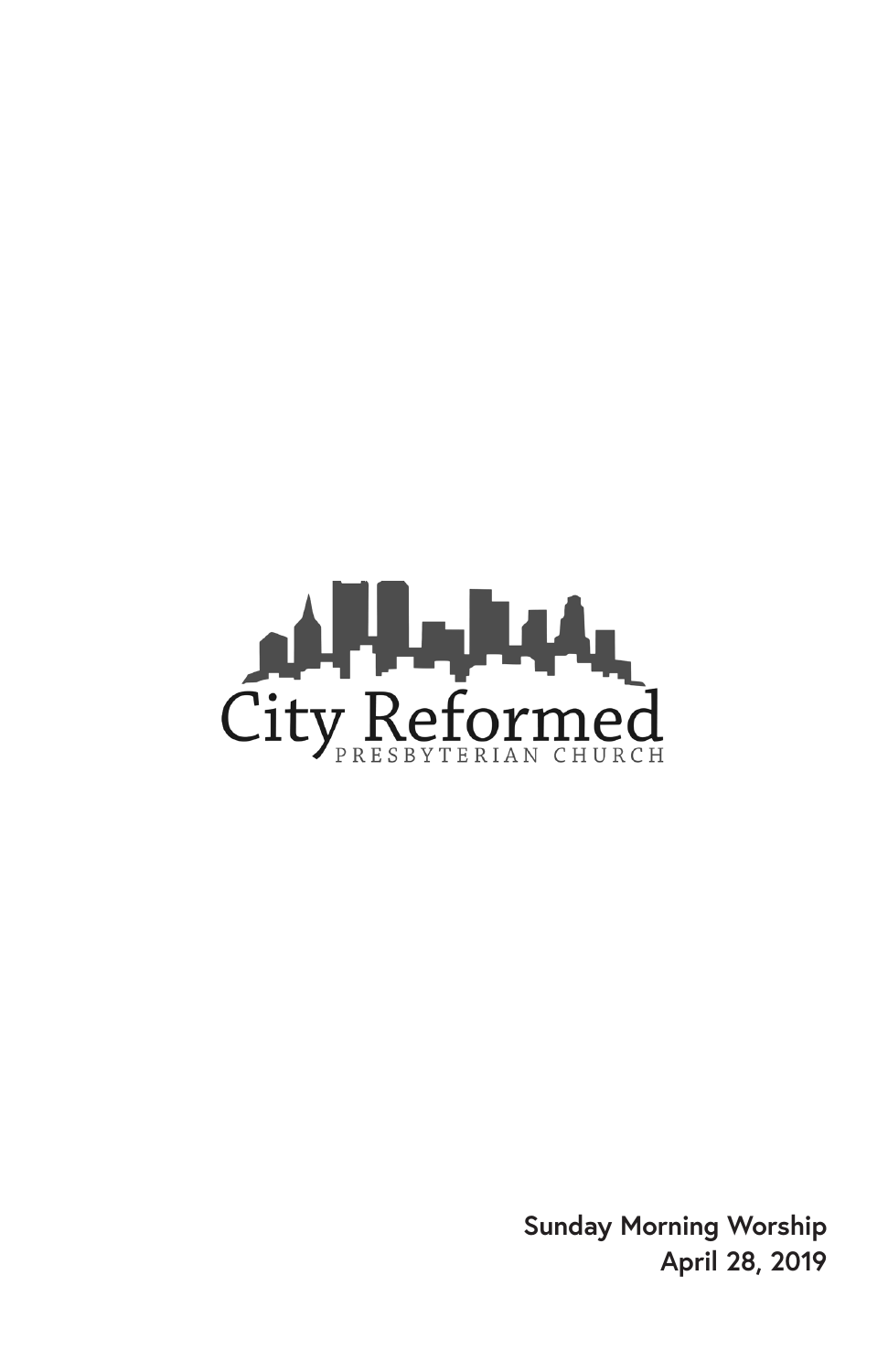### **Welcome to City Reformed Presbyterian Church**

We are glad to have you join us for worship today. Please stop by the Welcome Table in the foyer - we would love to meet you! If you would like more information, please fill out one of the info cards on the table, refer to our print newsletter, *City This Month,* or visit our website: **cityreformed.org**.

### **Reflections**

And the Church must be forever building, and always decaying, and always being restored.

- T.S. Elliot, "Choruses from the Rock"

*Please speak to an usher or greeter if you have any questions about the nursery and children's programs.*

- *• There is a nursery for children infant 3 during the service.*
- *• Cry Room space is available during the service in the foyer and Board Room.*
- *• Children's bulletins are available at the side table for those staying in service.*
- *• During the service, children 4 7 are invited to continue their worship at Children's Church.*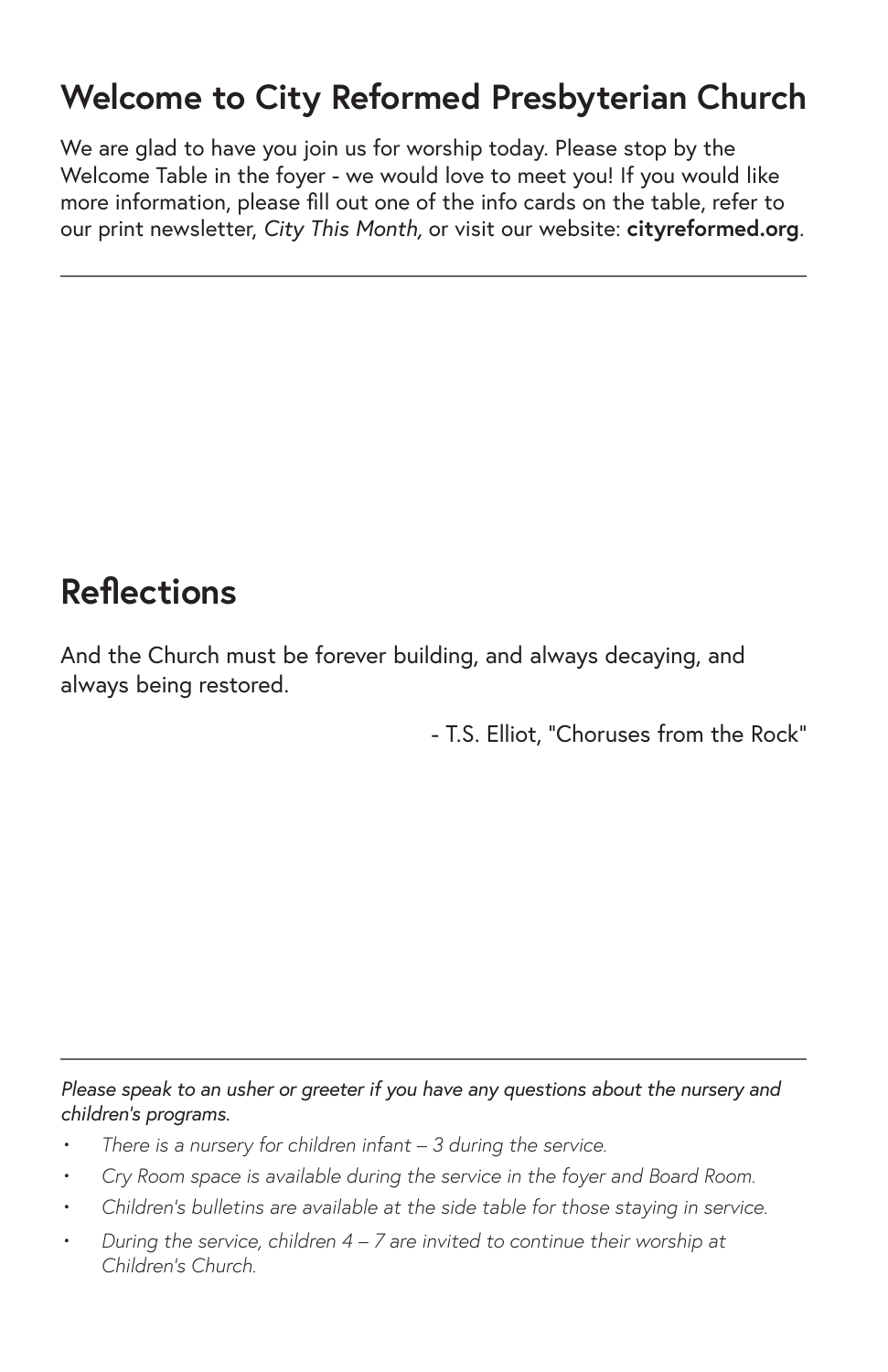# **Worship Service**

**City Reformed Presbyterian Church** Sunday Morning Worship – April 28, 2019 Presider: Reverend Joseph Bianco

#### **Call to Worship: 2 Corinthians 3:17-4:1, 4:5-6**

*Please stand for the Call to Worship if you are able.*

- Leader Now the Lord is the Spirit, and where the Spirit of the Lord is, there is freedom.
- **People And we all, with unveiled face, beholding the glory of the Lord, are being transformed into the same image from one degree of glory to another.**
- Leader For this comes from the Lord who is the Spirit.
- **People Therefore, having this ministry by the mercy of God, we do not lose heart…**
- Leader For what we proclaim is not ourselves, but Jesus Christ as Lord, with ourselves as your servants for Jesus' sake.
- **People For God, who said, "Let light shine out of darkness," has shone in our hearts to give the light of the knowledge of the glory of God in the face of Jesus Christ.**

# **Prayer of Invocation**

#### **Christ The Lord Is Risen Today**

*(Words:: Charles Wesley 1739; Music: John Walsh 1708)*

Christ the Lord is risen today, Alleluia! Sons of men and angels say, Alleluia! Raise your joys and triumphs high, Alleluia! Sing, ye heav'ns, and earth, reply, Alleluia!

*(continued on next page)*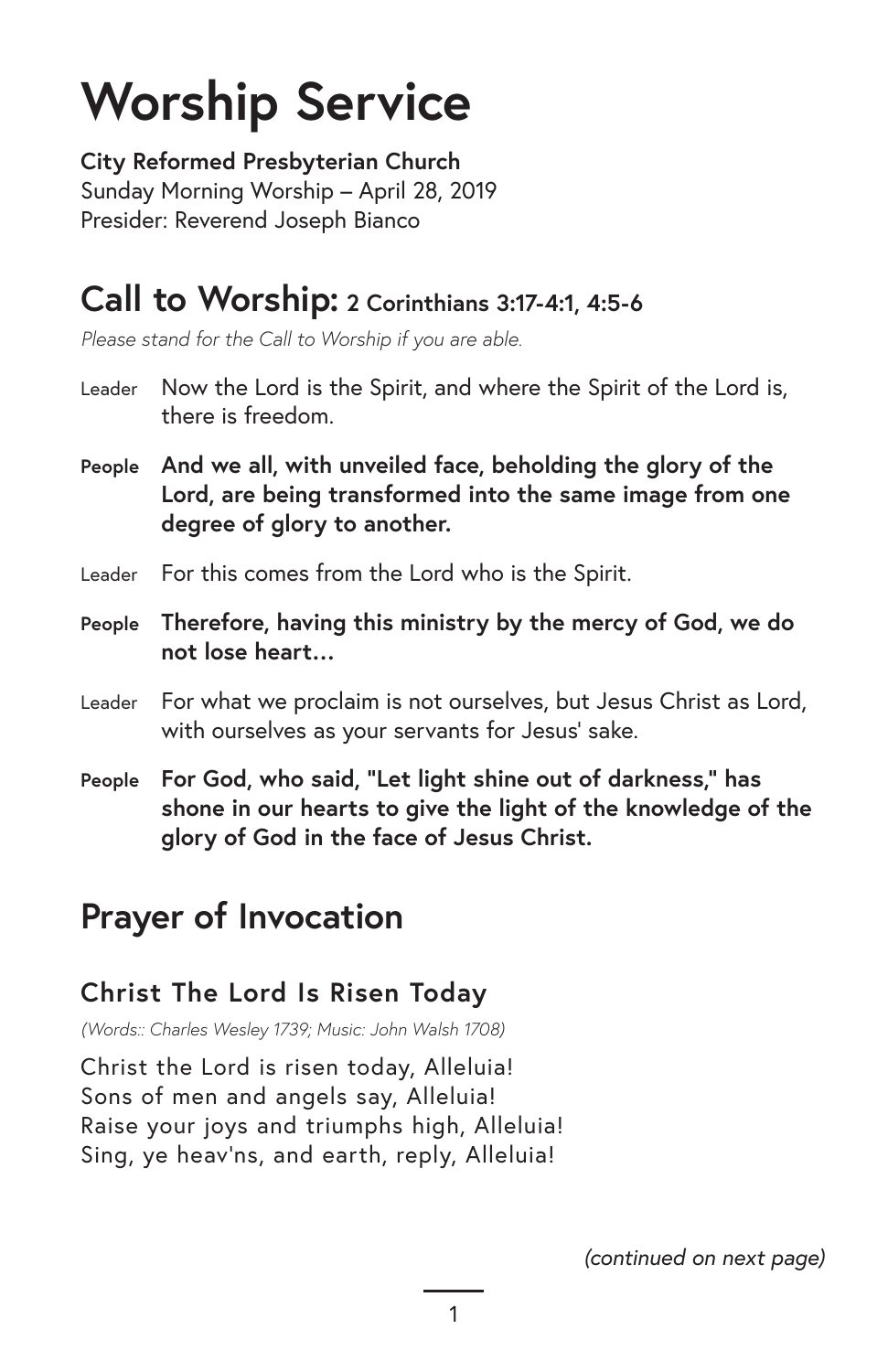Love's redeeming work is done, Alleluia! Fought the fight, the battle won, Alleluia! Lo! the Sun's eclipse is o'er, Alleluia! Lo! He sets in blood no more, Alleluia!

Lives again our glorious King, Alleluia! Where, O death, is now thy sting? Alleluia! Once He died our souls to save, Alleluia! Where thy victory, O grave? Alleluia!

Hail, the Lord of earth and Heaven, Alleluia! Praise to Thee by both be given, Alleluia! Thee we greet triumphant now, Alleluia! Hail, the resurrection, thou, Alleluia!

#### **Eastertide Reading: Colossians 3:1-4**

#### **In Christ Alone**

*(Words & Music: Keith Getty & Stuart Townend 2001)*

In Christ alone my hope is found He is my light my strength my song This Cornerstone this solid ground Firm through the fiercest drought and storm What heights of love what depths of peace When fears are stilled when strivings cease My Comforter my all in all Here in the love of Christ I stand

In Christ alone who took on flesh Fullness of God in helpless Babe This gift of love and righteousness Scorned by the ones He came to save 'Til on that cross as Jesus died The wrath of God was satisfied For ev'ry sin on Him was laid Here in the death of Christ I live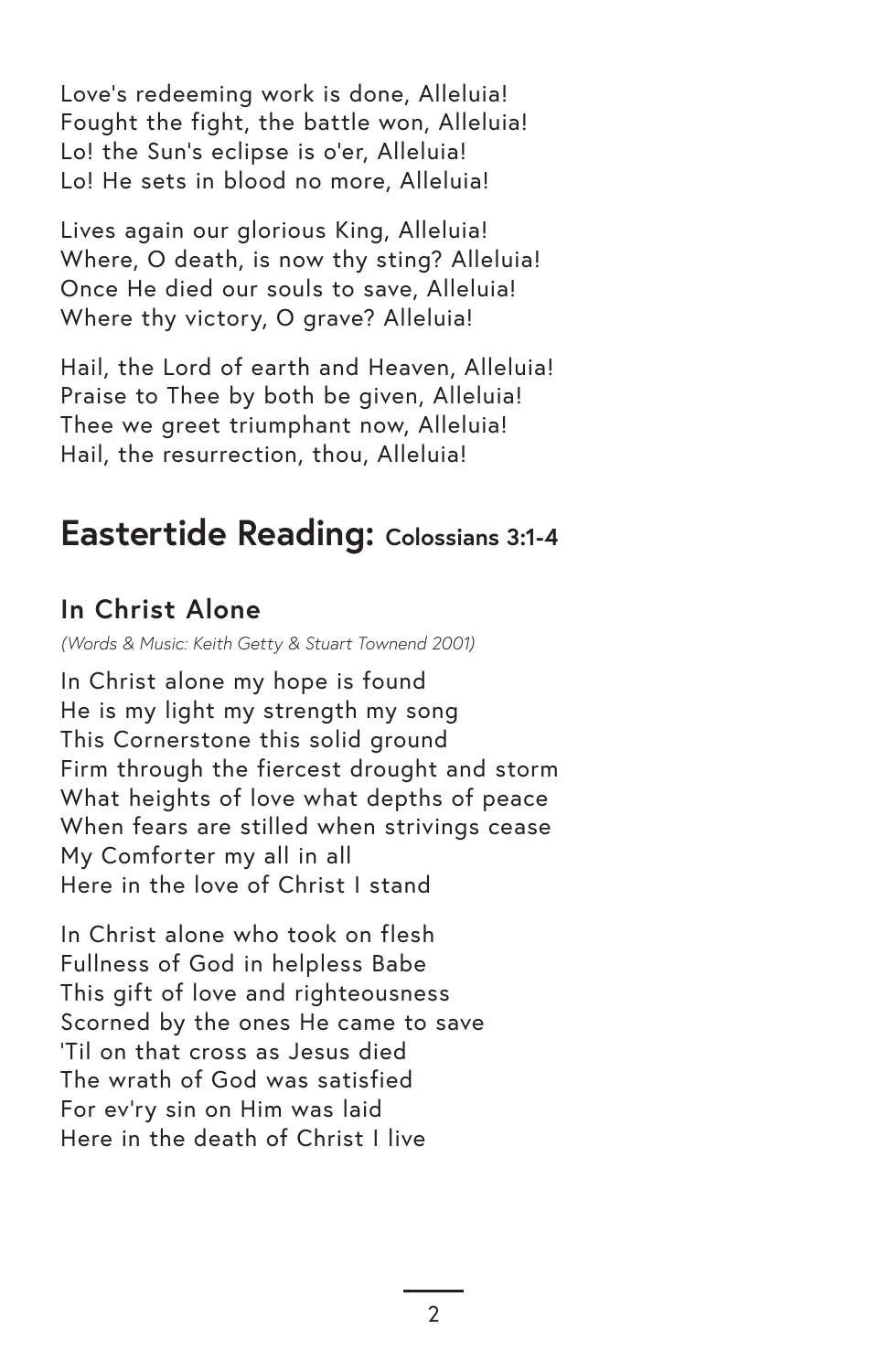There in the ground His body lay Light of the world by darkness slain Then bursting forth in glorious day Up from the grave He rose again And as He stands in victory Sin's curse has lost its grip on me For I am His and He is mine Bought with the precious blood of Christ

No guilt in life no fear in death This is the pow'r of Christ in me From life's first cry to final breath Jesus commands my destiny No pow'r of hell no scheme of man Can ever pluck me from His hand 'Til He returns or calls me home Here in the pow'r of Christ I'll stand

#### **The Anthem**

*(Words & Music: Henry Seeley, Jonathan Hunt, & Liz Webber 2007)*

By His stripes we are healed By His nail pierced hands we're free By His blood we're washed clean Now we have the victory

The pow'r of sin is broken Jesus overcame it all He has won our freedom Jesus has won it all

> *Hallelujah You have won the victory Hallelujah You have won it all for me 'Cause death could not hold You down You are the risen King Seated in majesty You are the risen King*

Our God is risen He is alive He won the victory He reigns on high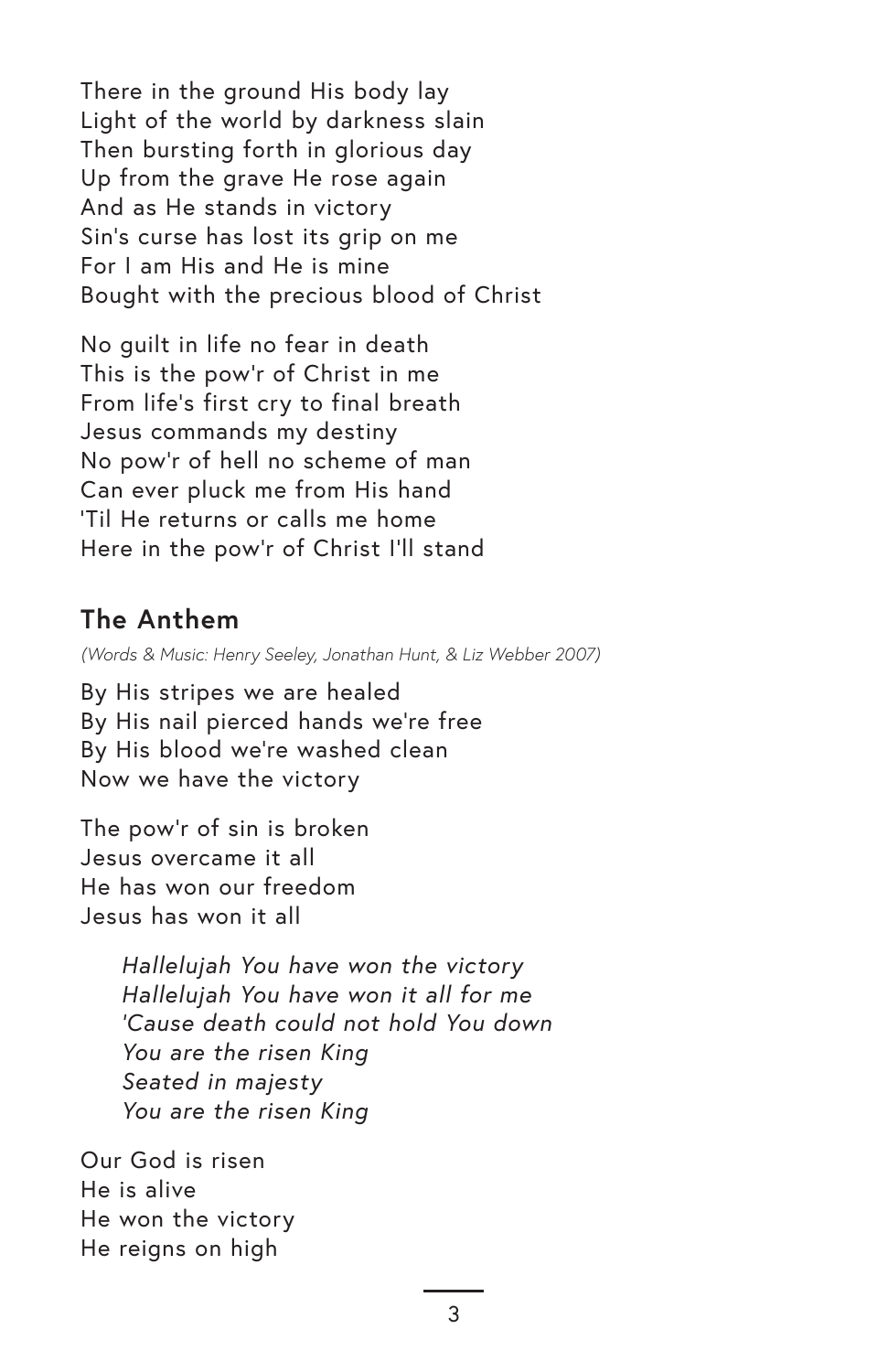### **Call to Confession: 2 Corinthians 4:7, 16-18**

But we have this treasure in jars of clay, to show that the surpassing power belongs to God and not to us… So we do not lose heart. Though our outer self is wasting away, our inner self is being renewed day by day. For this light momentary affliction is preparing for us an eternal weight of glory beyond all comparison, as we look not to the things that are seen but to the things that are unseen. For the things that are seen are transient, but the things that are unseen are eternal.

# **Prayer of Confession**

**O God, we confess we have often been apathetic, failing to seek or even care about justice in the affairs that surround us. We have failed to truly love and value mercy as You do, nor extend it to others as You have to us. Our walk before you is frequently characterized by presumption rather than humility. Though we are but jars of clay, you have chosen us to be vessels of Your mercy and grace to a hurting world. Make us to respond to your love by displaying and extending the gospel of grace in word and deed to others with the joy of the Lord as our strength. Amen.**

# **Silent Confession**

#### **Assurance of Pardon: 2 Corinthians 5:17-19**

Therefore, if anyone is in Christ, he is a new creation. The old has passed away; behold, the new has come. All this is from God, who through Christ reconciled us to himself and gave us the ministry of reconciliation; that is, in Christ God was reconciling the world to himself, not counting their trespasses against them, and entrusting to us the message of reconciliation.

**Testimony: Andy & Bev Warren, MTW Missionaries to Ethiopia**

### **Corporate Prayer**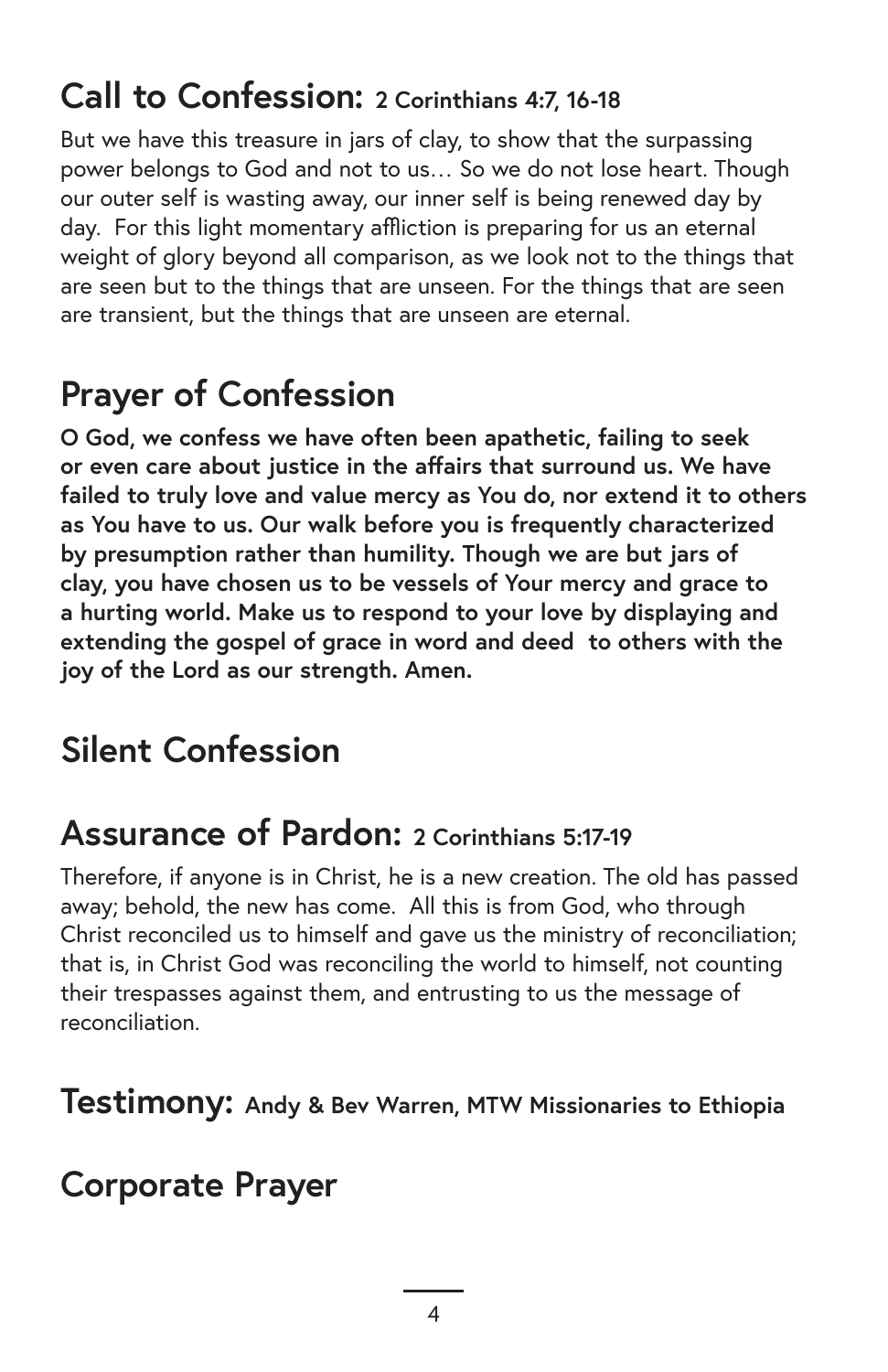# **Song of Renewal**

*During this song we will pass offering bags through the congregation. We ask that our members and regular attendees thoughtfully consider their contribution as an act of worship - a response to God's grace in our lives. Those who are not a regular part of our church are not expected to participate in the offering.*

#### **Christ Is Risen**

*(Words & Music: Mia Fieldes and Matt Maher 2009)*

Let no one caught in sin Remain inside the lie of inward shame But fix our eyes upon the cross And run to Him who showed great love And bled for us Freely You've bled for us

*Christ is risen from the dead Trampling over death by death Come awake come awake Come and rise up from the grave Christ is risen from the dead We are one with Him again Come awake come awake Come and rise up from the grave*

Beneath the weight of all our sin You bowed to none but heaven's will No scheme of hell no scoffer's crown No burden great can hold You down In strength You reign Forever let Your church proclaim

O death where is your sting O hell where is your victory O church come stand in the light The glory of God has defeated the night Singing O death where is your sting O hell where is your victory O church come stand in the light Our God is not dead He's alive He's alive

# **Pastoral Prayer**

*At this time, children ages 4-7 are invited to continue their worship at Children's Church. The leaders will bring the children to children's church and then back to the worship service after the sermon.*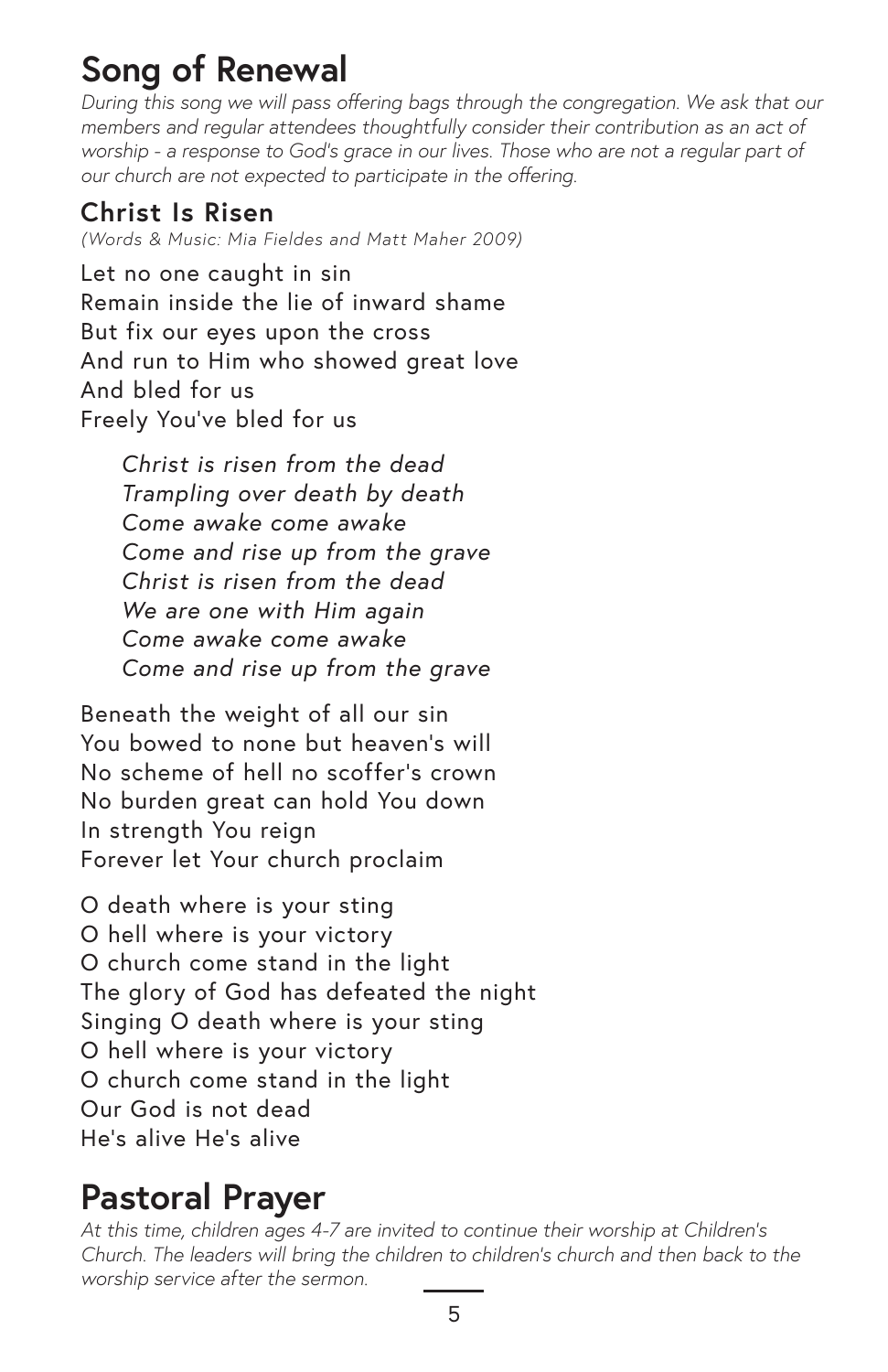#### **Sermon: Nehemiah 1:1-11**

**Nehemiah: Restoration After Exile "Tears and Prayers for a Broken City"** - Reverend Matt Koerber

The words of Nehemiah the son of Hacaliah. Now it happened  $\mathsf{L}\,$  in the month of Chislev, in the twentieth year, as I was in Susa the citadel, <sup>2</sup>that Hanani, one of my brothers, came with certain men from Judah. And I asked them concerning the Jews who escaped, who had survived the exile, and concerning Jerusalem. 3 And they said to me, "The remnant there in the province who had survived the exile is in great trouble and shame. The wall of Jerusalem is broken down, and its gates are destroyed by fire."

4 As soon as I heard these words I sat down and wept and mourned for days, and I continued fasting and praying before the God of heaven. <sup>5</sup>And I said, "O Lorp God of heaven, the great and awesome God who keeps covenant and steadfast love with those who love him and keep his commandments, <sup>6</sup>let your ear be attentive and your eyes open, to hear the prayer of your servant that I now pray before you day and night for the people of Israel your servants, confessing the sins of the people of Israel, which we have sinned against you. Even I and my father's house have sinned. 7 We have acted very corruptly against you and have not kept the commandments, the statutes, and the rules that you commanded your servant Moses. 8 Remember the word that you commanded your servant Moses, saying, 'If you are unfaithful, I will scatter you among the peoples, 9 but if you return to me and keep my commandments and do them, though your outcasts are in the uttermost parts of heaven, from there I will gather them and bring them to the place that I have chosen, to make my name dwell there.' <sup>10</sup>They are your servants and your people, whom you have redeemed by your great power and by your strong hand. <sup>11</sup>O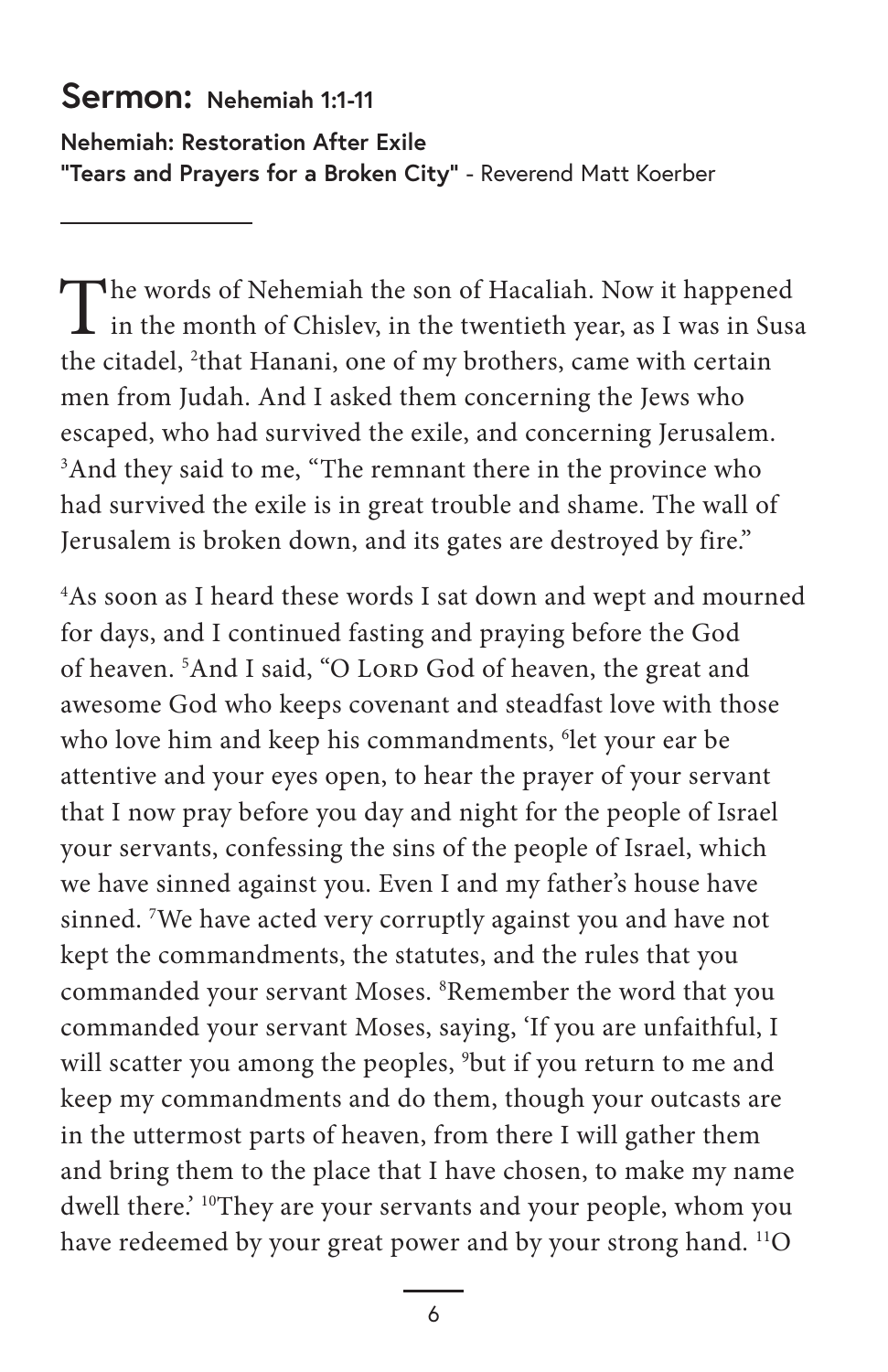Lord, let your ear be attentive to the prayer of your servant, and to the prayer of your servants who delight to fear your name, and give success to your servant today, and grant him mercy in the sight of this man." Now I was cupbearer to the king.

**People Thanks be to God.**

Leader This is the Word of the Lord.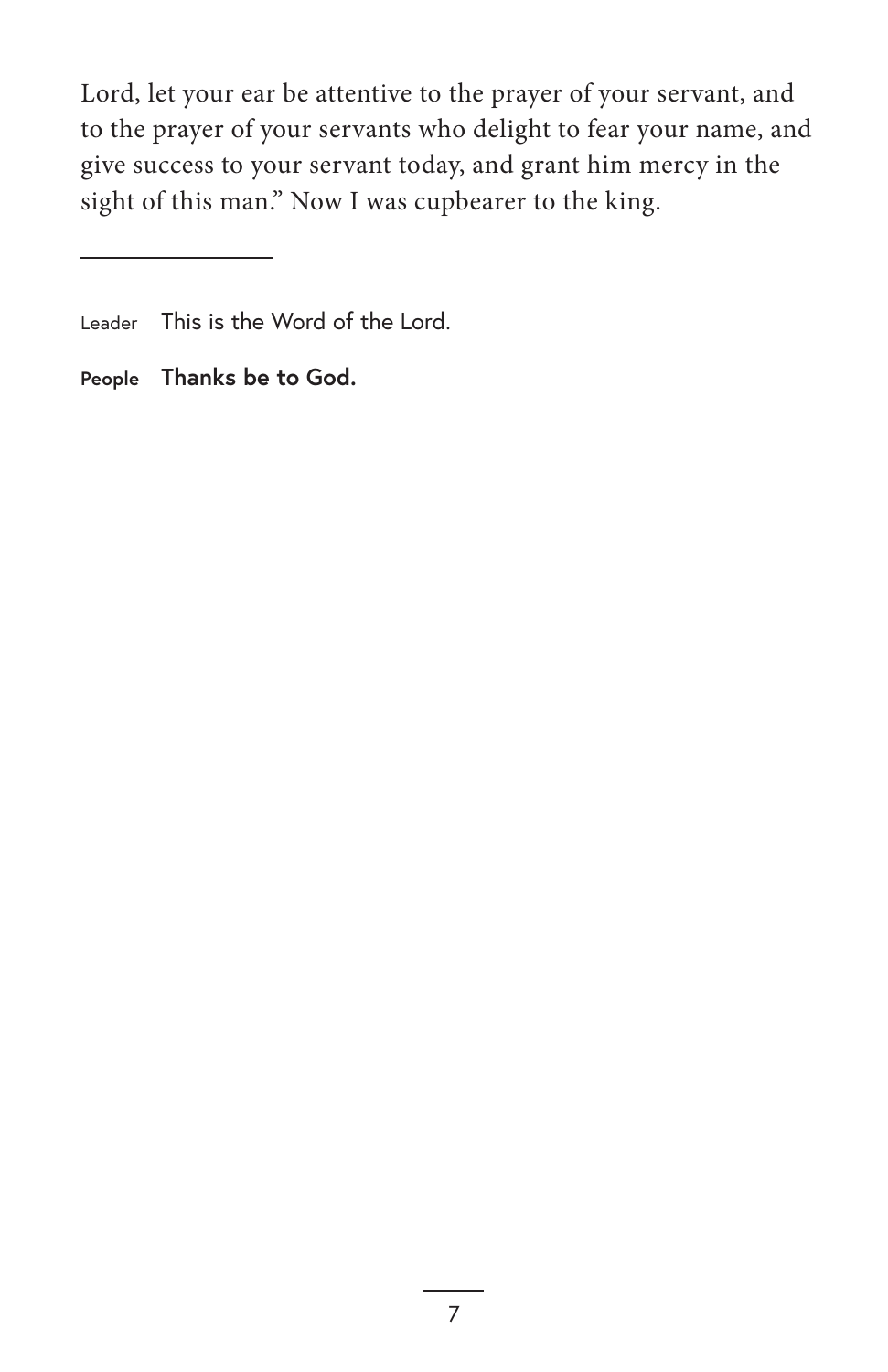# **Additional Scripture**

Deuteronomy 30:1-5 / "And when all these things come upon you, the blessing and the curse, which I have set before you, and you call them to mind among all the nations where the Lord your God has driven you, and return to the Lord your God, you and your children, and obey his voice in all that I command you today, with all your heart and with all your soul, then the Lord your God will restore your fortunes and have mercy on you, and he will gather you again from all the peoples where the Lord your God has scattered you. If your outcasts are in the uttermost parts of heaven, from there the LORD your God will gather you, and from there he will take you. And the LORD your God will bring you into the land that your fathers possessed, that you may possess it. And he will make you more prosperous and numerous than your fathers."

#### **Creedal Response: Westminster Larger Catechism**

Q100. What does the preface of the Lord's prayer teach us?

**A. The preface of the Lord's prayer, which is, "Our Father who is in heaven," teaches us to draw near to God with a full holy reverence and confidence, and as children who draw near to a father able and ready to help us. Also (in using the plural our), it teaches us that we should pray with and for others.**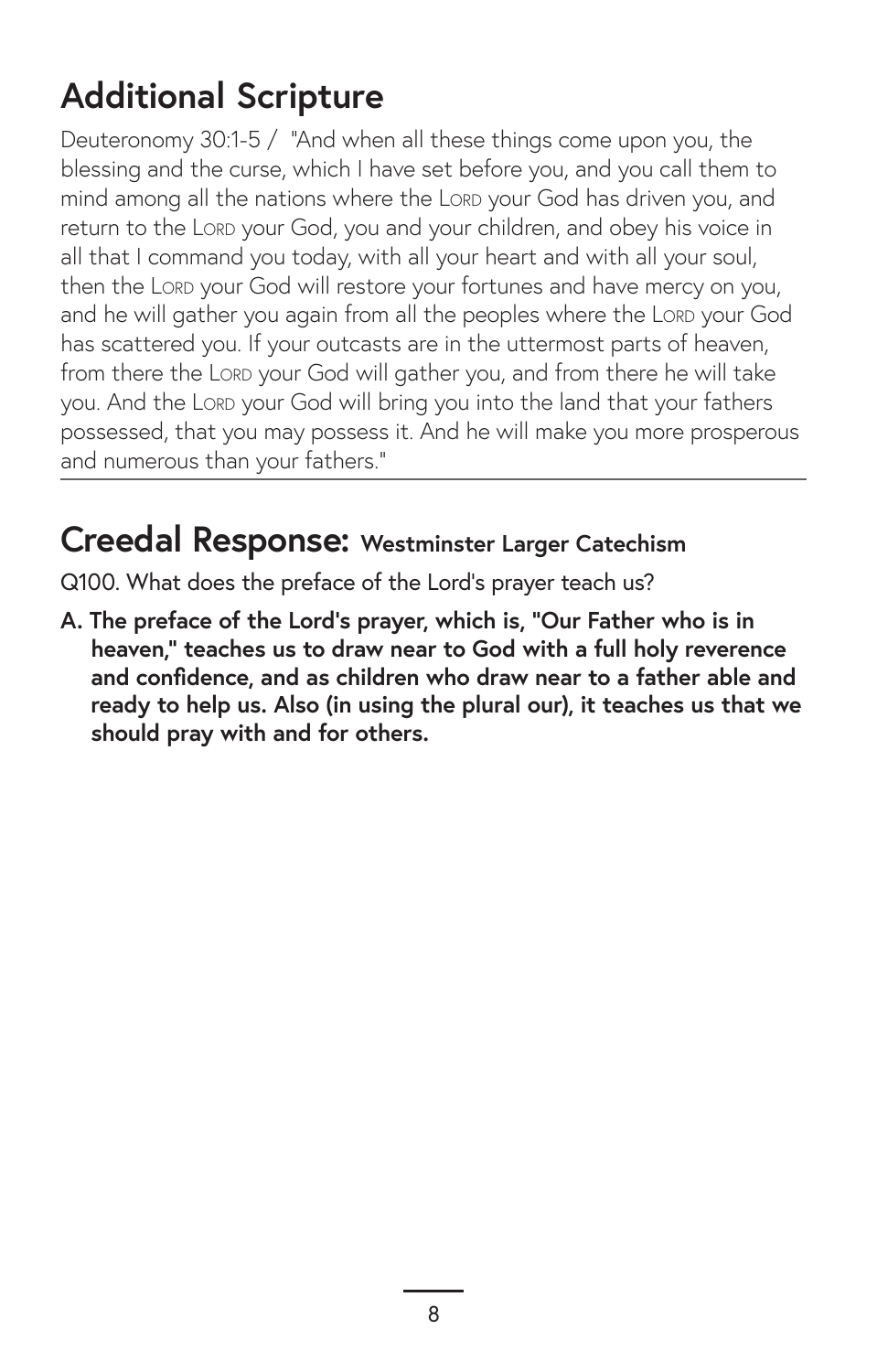# **Songs of Thanksgiving**

*Please stand for the final songs if you are able.*

#### **This I Believe - Apostles' Creed**

*(Words & Music: Ben Fielding & Matt Crocker 2014)*

Our Father everlasting The all creating One God Almighty Through Your Holy Spirit Conceiving Christ the Son Jesus our Saviour

> *I believe in God our Father I believe in Christ the Son I believe in the Holy Spirit Our God is three in One I believe in the resurrection That we will rise again For I believe in the Name of Jesus*

Our judge and our defender Suffered and crucified Forgiveness is in You Descended into darkness You rose in glorious life Forever seated high

> *I believe in life eternal I believe in the virgin birth I believe in the saints' communion And in Your holy Church I believe in the resurrection When Jesus comes again For I believe in the Name of Jesus*

#### **I Know That My Redeemer Lives**

*(Words: Samuel Medley 1775; Music: "Duke Street" John Warrington Hatton 1793)*

I know that my Redeemer lives; What comfort this sweet sentence gives! He lives, He lives, who once was dead; He lives, my everlasting Head. *(continued on next page)*